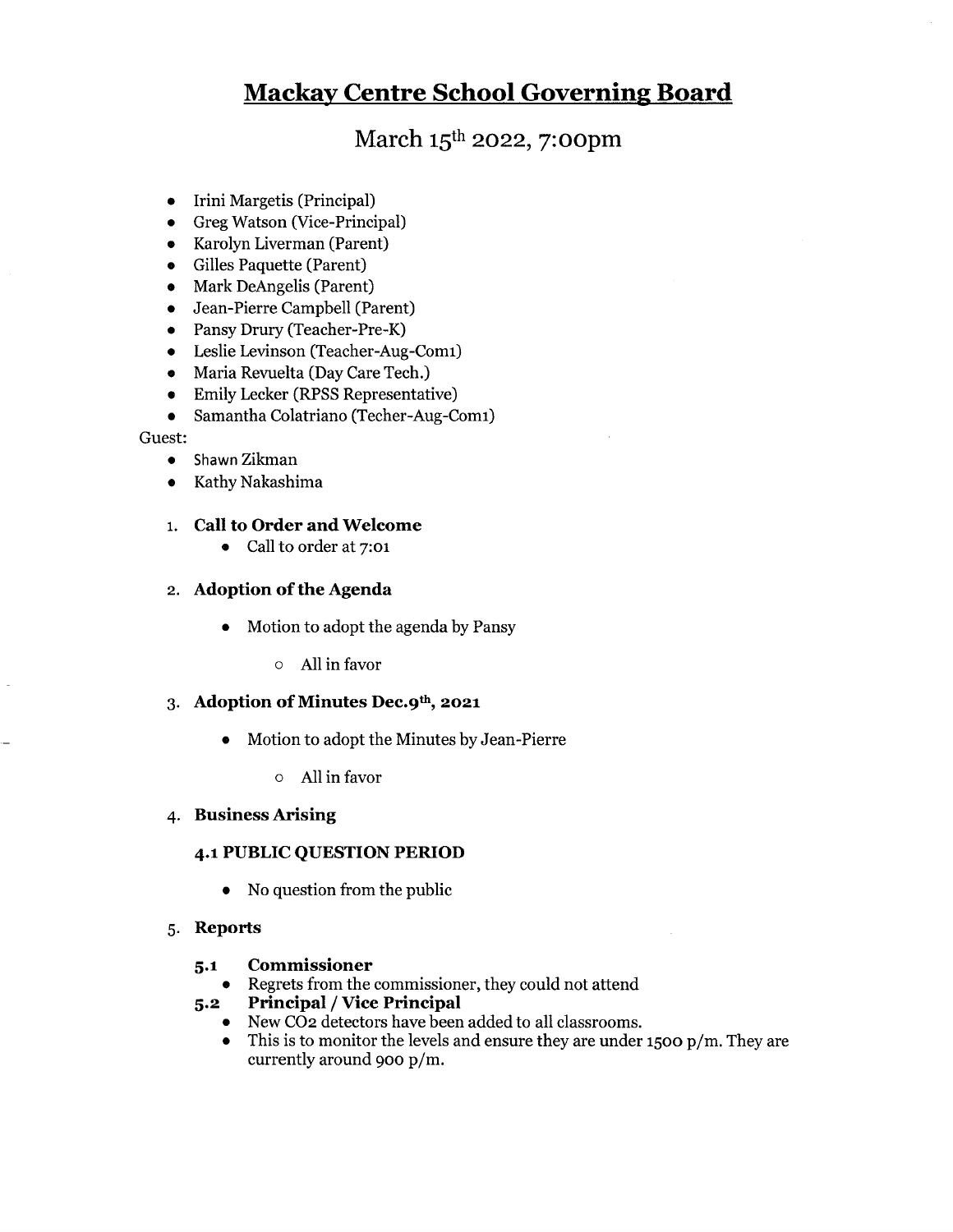# March 15th 2022, 7:oopm

- Restrictions are being removed regarding COVID. <sup>A</sup> new committee has been put together to talk about how to open up at school. The goal is to be careful and the first meeting will start this week.
- ® The ARC committee has started to meet. They discussed the resources needed by each school and distribution of professional and support staff to each school.
- ® We are almost done with receiving admissions, last admission should be by the end of the month.
- We are also looking into staffing for next year.
- We are looking to hire <sup>a</sup> company to perform <sup>8</sup> workshops in each class to talk with children about interactions, playing together, and getting along.
	- o Kids in the Know workshop was very well received last year.
- ® Another workshop would be targeted to higher grades, <sup>4</sup> workshops to manage stress, breathing and meditation
- Looking to purchase accessories, like snow equipment, skates, and track pads.<br>• We will be looking to purchase Inads to be used by the teachers in the classroo
- We will be looking to purchase Ipads to be used by the teachers in the classroom.

## 5.3 Teachers

- The breakfast with Santa was a success with gifts from JFK for the children.
	- We started activities for black history month.
		- A dancer came in to do whacking.
- A barista came in to help with teacher appreciation day.
- Valentine Day had <sup>a</sup> box and delivery for the v'alentines. The grade <sup>43</sup> delivered the valentines.
- The winter activity day went very well and the weather cooperated with both snow the day before and clear skies the day of the activity.
- Mad Science came in and was well received by the students.
- In March, we will be having <sup>a</sup> wear something green day for St. Patrick's Day.

# 5.4 RPSS

- The psychiatry clinic went well.
- The next clinic will be a low vision clinic.
- The Toys Like Me project is an initiative with the Rehabilitation and Habiltas for toys that represent different disabilities to the younger grades. There is also a display case where we display the toys. We will eventually have duplicates to allow for students and parents to borrow toys.
- ®A list will be provided to parents to purchase some toys themselves.
- The relief fund, up to 300\$, that the foundation will be able to provide to parents that will help in the everyday life of the children. This is an opportunity for the therapist to apply for the fund on behalf of the family.
- We are heading into the last block of therapy before the end of year evaluation before the summer.

# 5.5 Daycare / Lunch

- ® The breakfast program is still running.
- There was <sup>a</sup> resource issue in January with the supplier being low on supply.
- We are back on track with all the food for breakfast but the bulk items are now individual, which is slightly more expensive.
- We are now subsidizing six students lunch.
- ® We treated the kids to <sup>a</sup> pizza lunch, which was well received.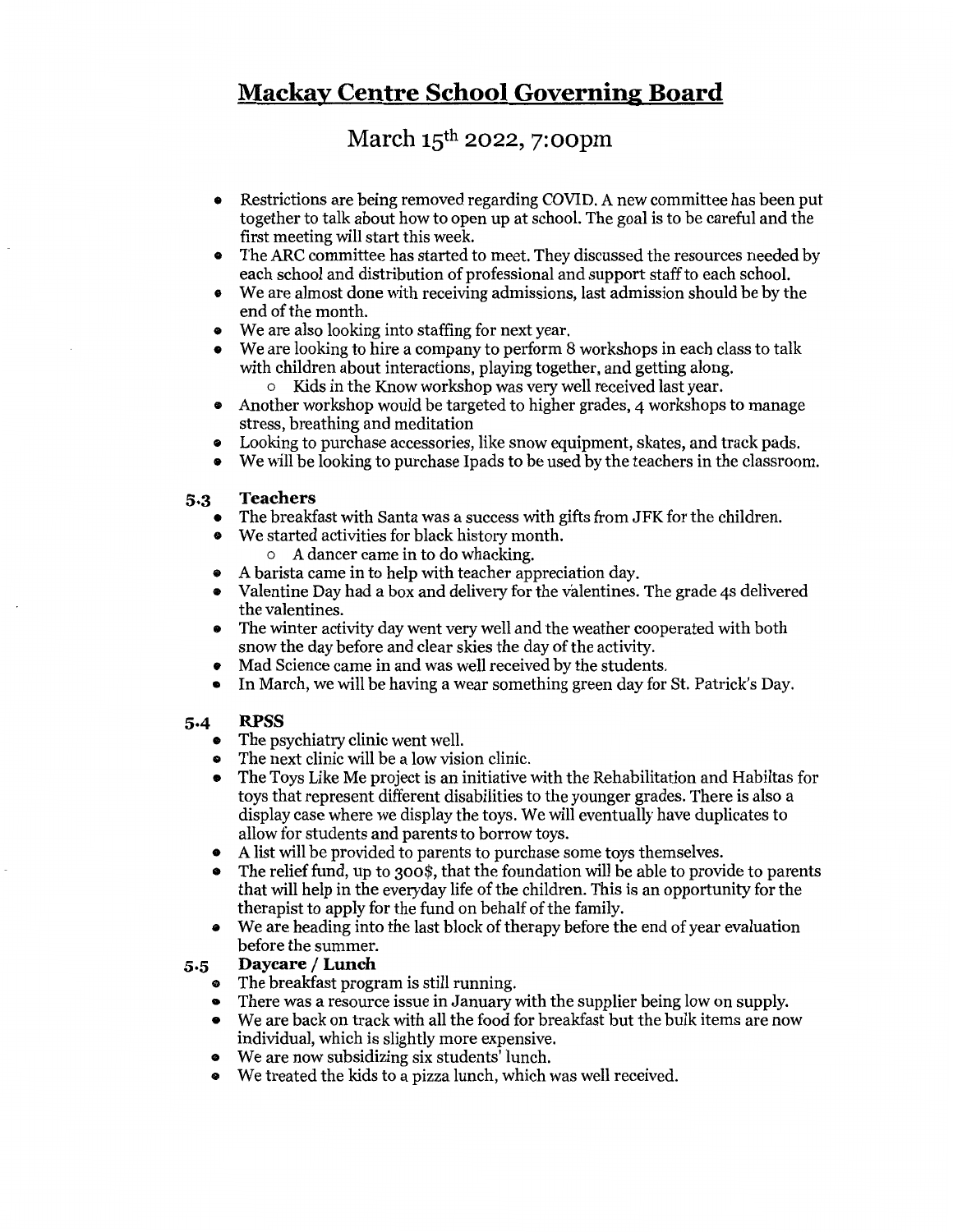# March 15th 2022, 7:oopm

• The kids in daycare worked super hard to make <sup>a</sup> big three dimensional heart. Now it is a little shamrock, also in three dimensions.

# 5.6 Parent Representative

- A lot of conversation regarding the school shooting last year.
- They started a racism workshop for the parents.
- Still looking at ways to bolster enrolment. An enrolment community is in place to look for ideals.
- Modernize the technologies in the school.
- A lot of budgeting talk, trying to add more professional support for teachers.

# 5.7 Habilitas

- We are working with TD, we have made it past the initial round and qualify for following rounds to get zot artz.
	- Zot artz is a guide to help make art accessible to students with physical disabilities. For example, for kids in wheelchairs you can attach it to the wheel chair so they can roll and paint. ZOT ARTZ PBS Movie <sup>2</sup>
- In order to complete the application form we need to finish a full budget.
- The playground project got an updated budget. There has been some increase due to Covid as expected. New drainage requirements from the municipality.
- Everything is going as scheduled.
- The fundraising for the playground has been going very well. It is at the point where we are comfortable to say that we will meet the target, maybe even exceed it.
- Looking to be able to properly maintain the playground for <sup>a</sup> <sup>10</sup> year horizon.
- The gala will be taking place this year on May 7th. They have been a major donor for this initiative and thanks to them we were able to launch this project. They set a table for MacKay.

# 6. New Business

 $\bullet$ 

# 6.1 Approval of Collecte-Info Budget Report to ratify

- Voted on in email, and adopted on the 23rd.
	- o all in favor
- Needs to be ratified formally.
- We sent the resolution on Feb 23th
- Movement to ratify from Sam
	- o All in favor

# 6.2 Budget Building Consultation - deadline March 25

- First priority will be to increase professional resources. Increase to <sup>2</sup> days per week from i day per week.
- Looking to increase part time behavior technician by 50%.
- Increase the number of consultants servicing the school board.
- Increase in the number of technicians servicing schools directly. An increase of  $\bullet$ 20% due to the high number of devices used by our students.
- Increase in programs and services targeted for transition for 21+ students.  $\bullet$
- $\bullet$ Motion to provide the <sup>5</sup> points as was presented to the governing board.
	- Motion firsts by Maria
		- o All in favor

# 6.3 Consultation for Criteria for the Selection of School Principal